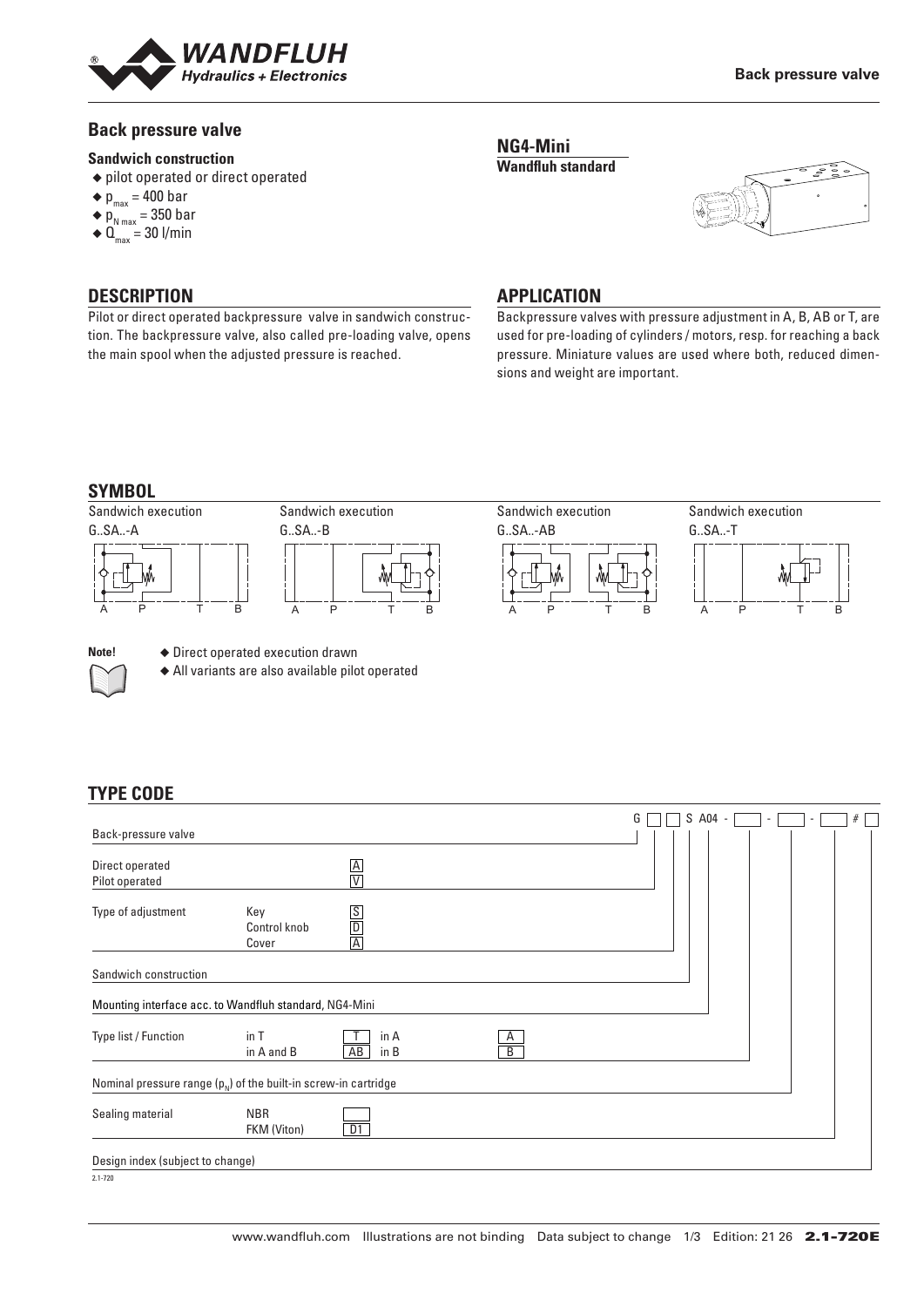

# **GENERAL SPECIFICATIONS**

| Designation         | Back pressure valve                                                                                             |
|---------------------|-----------------------------------------------------------------------------------------------------------------|
| Construction        | Direct or pilot operated                                                                                        |
| Mounting            | Sandwich construction                                                                                           |
| Nominal size        | NG4-Mini according to Wandfluh<br>standard                                                                      |
| Actuation           | Manually                                                                                                        |
| Ambient temperature | $-25+70$ °C                                                                                                     |
| Weight              | 1,14 kg (Sandwich construction T)<br>1,75 kg (Sandwich construction A, B)<br>1,80 kg (Sandwich construction AB) |

# **HYDRAULIC SPECIFICATIONS**

| Working pressure            | $p_{max} = 400$ bar                                                       |
|-----------------------------|---------------------------------------------------------------------------|
| Nominal pressure<br>range   | $P_{N \max}$<br>A: 63, 210, 315 bar                                       |
|                             | V: 63, 160, 350 bar                                                       |
| Maximum volume flow         | $Q_{max}$ = 30 l/min                                                      |
| Fluid                       | Mineral oil, other fluid on request                                       |
| Viscosity range             | 12 mm <sup>2</sup> /s320 mm <sup>2</sup> /s                               |
| Temperature range           | $-25+70$ °C (NBR)                                                         |
| fluid                       | $-20+70$ °C (FKM)                                                         |
| Contamination<br>efficiency | Class 18 / 16 / 13                                                        |
| <b>Filtration</b>           | Required filtration grade $\beta$ 610 $\geq$ 75,<br>see data sheet 1.0-50 |
|                             |                                                                           |



**STANDARDS**

Contamination efficiency

**Note!** Other specifications, see data sheet of the screw-in cartridges

## **ACTUATION**

Actuation  $S =$  lockable key adjustment D = lockable knob adjustment

**Note!** Other specifications, see data sheet of the screw-in cartridges

# **SEALING MATERIAL**

NBR or FKM (Viton) as standard, choice in the type code

# **PERFORMANCE SPECIFICATIONS**



# **SURFACE TREATMENT**

◆ The sandwich bodies are zinc-nickel coated

Mounting interface Wandfluh standard

ISO 4406



**Note!** Detailed performance limites and additional hydraulic specifications may by drawn from the data sheets of the corresponding installed pressure relief cartridge.



Attention! The performance data especially the "pressure-flowcharacteristic, on the data sheets of the screw-in catridges refere to the screw-in cartridges only. The additional pressure drop of the sandwich body must be taken into consideration.

#### **VALVES INSTALLED**

The following screw-in cartridges are used in the sandwich body.

| Article | Description                               | Data sheet no. |
|---------|-------------------------------------------|----------------|
| BV.PM22 | Pressure relief cartridge pilot operated  | $2.1 - 530$    |
| BA.PM22 | Pressure relief cartridge direct operated | $2.1 - 540$    |